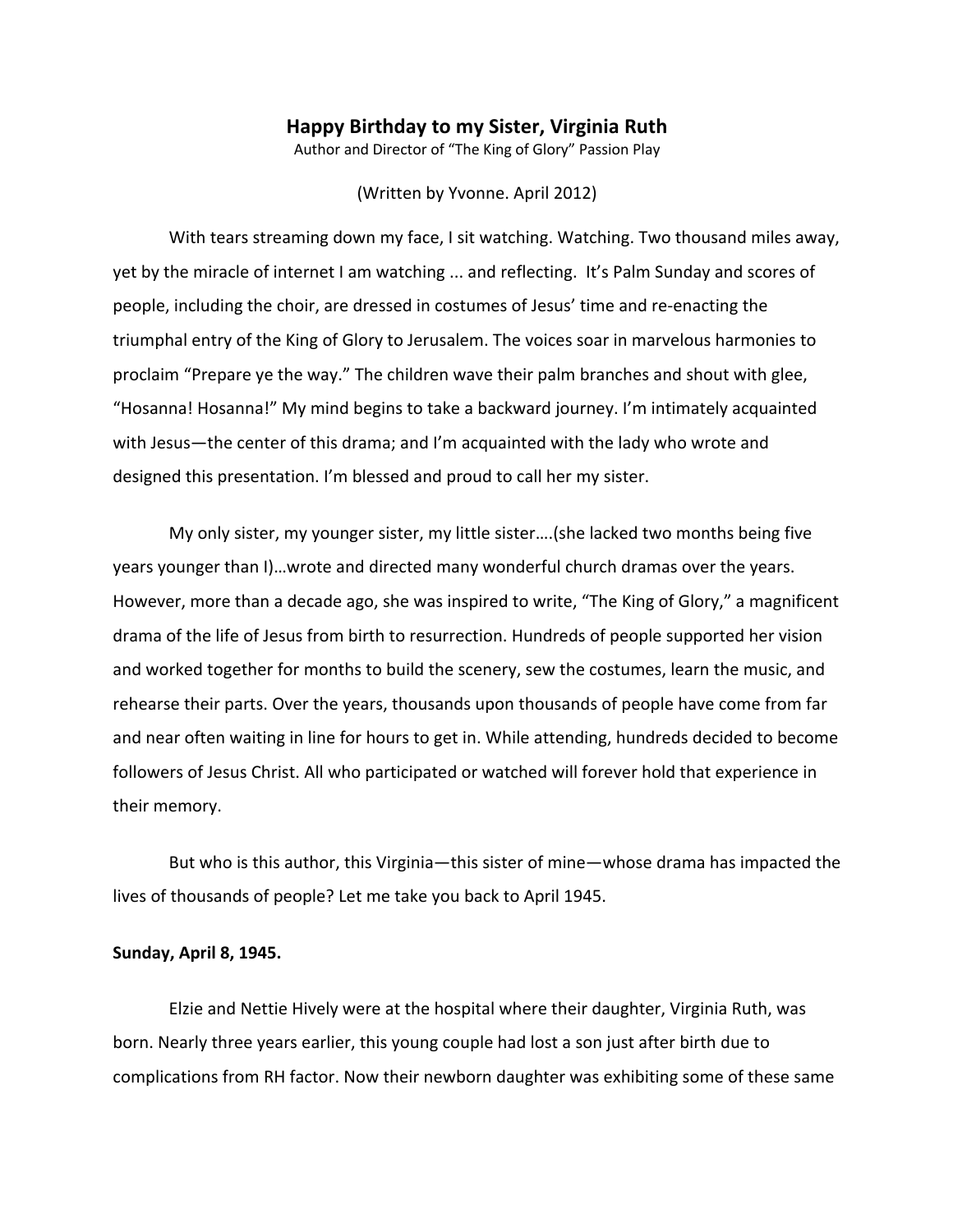issues, and it looked like she too would die. They called for pastors in the area to come to the hospital and pray for her. I remember vividly the testimonies of our parents about how Rev. Ross Taylor touched heaven with his prayers that day. By God's grace, prayers were answered and Virginia Ruth lived and miracles in her body continued to come.

**So first of all, my sister was a gift from God—and a miracle.** Even though she was given life, I'm sure our parents had a nagging concern about her health. Her first year was rough. She had severe colic, and I remember both Mother and Daddy being up with her often during the night as her cries penetrated the darkness. Those nights soon passed and she grew into a beautiful young lady.

Our family was poor but we children didn't know it. Our parents loved us. Our daddy was an itinerant preacher with bad grammar that faded into oblivion because of his Holy Spirit anointing. We loved him and loved to hear him preach. In whatever small church he was preaching, there were special programs for holidays. Mother saw to that. And she always included us children—regardless of age. **So the seed of communicating the Gospel through drama was planted in Virginia by the time she could talk.**

At the age of 12, Virginia felt the Holy Spirit tugging at her heart and responded to Him. **So now my sister was a follower of Jesus, the daughter of the King of Kings**.

Through the remainder of her school years, Virginia continued to grow spiritually. She made a declaration that she would be a pastor's wife and mother. She met the love of her life a high school football star who was planning to be a coach. Even though she thought he was **the one**, she had to let him go because his plans were not compatible with her calling. She met another young pastor and a pastor-to-be, but neither was a match. Why? Because **the one** she had thought was **the one** was truly **the one**. James Wright changed programs in the middle of college and responded to the call of God to be a pastor. By God's grace, they got back together and were married. Without question, the marriage of James and Virginia was God's divine call. **So now my sister was a pastor's wife.**